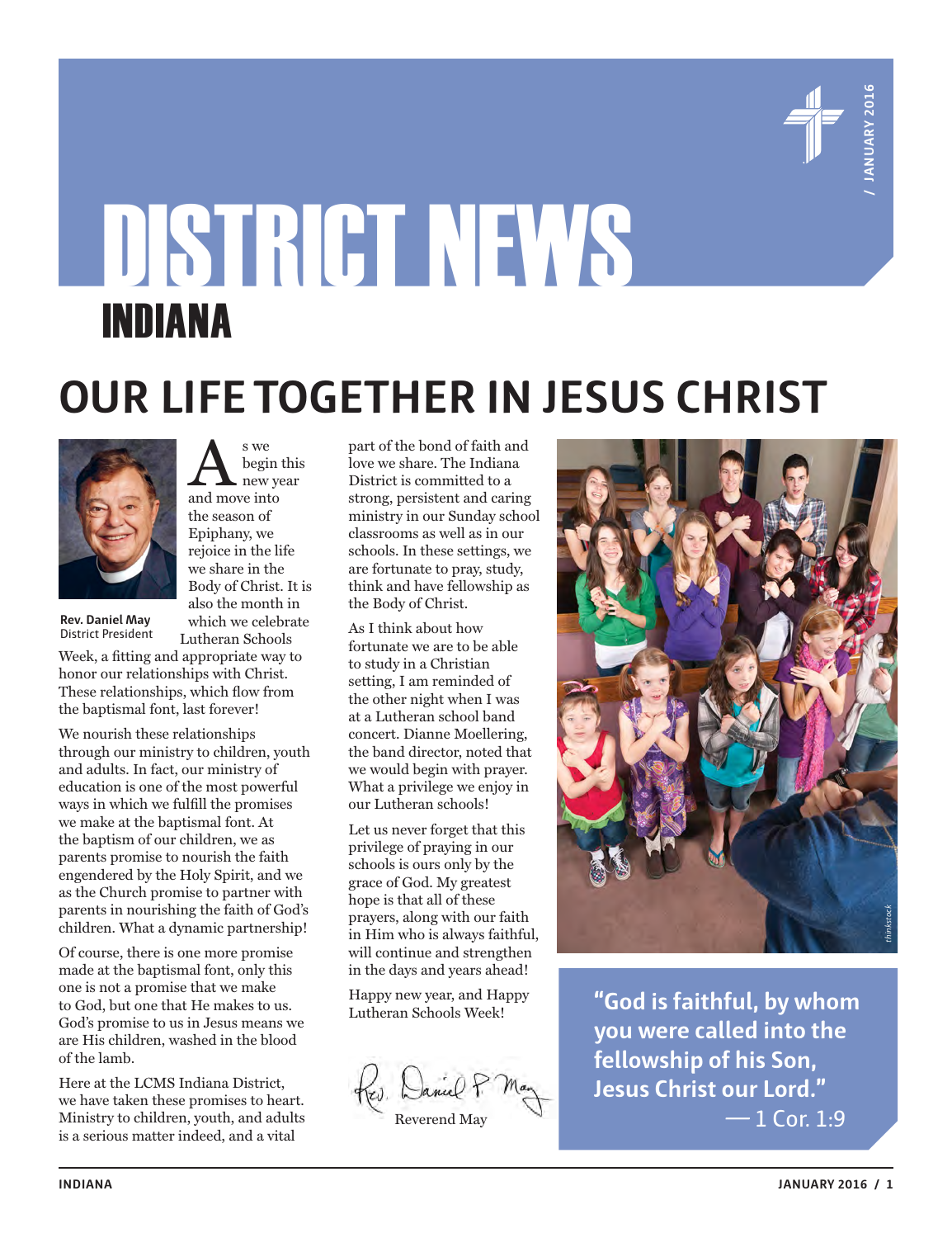# **IT'S TIME TO CELEBRATE!**  NATIONAL LUTHERAN SCHOOLS WEEK IS JAN. 24-30

ational Lutheran Schools Week (NLSW) provides an excellent opportunity for the nearly 2,300 Lutheran Church—Missouri Synod preschools, elementary schools and high schools throughout the nation to celebrate God's work. It's a time we set aside to thank God for the opportunity to provide an excellent academic program for the children we serve.

Here in the LCMS Indiana District, our schools celebrate National Lutheran Schools Week in a variety of ways … everything from "crazy hair" and "twin" days to roller skating parties. Some schools even use NLSW as an opportunity to launch service projects in the community — or around the world! No matter how they choose to celebrate, we rejoice with them in this yearly opportunity to proclaim the ways we share Jesus' love with students and families alike.

#### **How We Celebrate NLSW**



#### **Trinity Lutheran School Elkhart**

"Last year, we rented roller skates for all the students. Classes roller skated in the gym every day. Older classes 'buddied up' with younger classes to help the less experienced skaters. It was so successful that we plan to do it again this year. We also host a talent show. It's great fun!"

*Sandra M. Price, Principal*



#### **Holy Cross Lutheran School Fort Wayne**

"Some years, our students write thank you notes to the congregation or make bookmarks to put in church bulletins. Sometimes we produce videos of our students to show in worship services. Other years, all grades collaborate to make a huge art display relating to the week's theme in the welcome center. We always decorate the school with streamers, balloons and posters in honor of the special week, reminding us that other schools around the nation are doing the same."

*Kathy Fluegge, Teacher*



#### **Immanuel Lutheran School Valparaiso**

"Mismatched clothes and crazy hair and hat days are just a few of the ways students and teachers at Immanuel Lutheran School in Valparaiso celebrate NLSW."

*Joshua Bachman, Principal*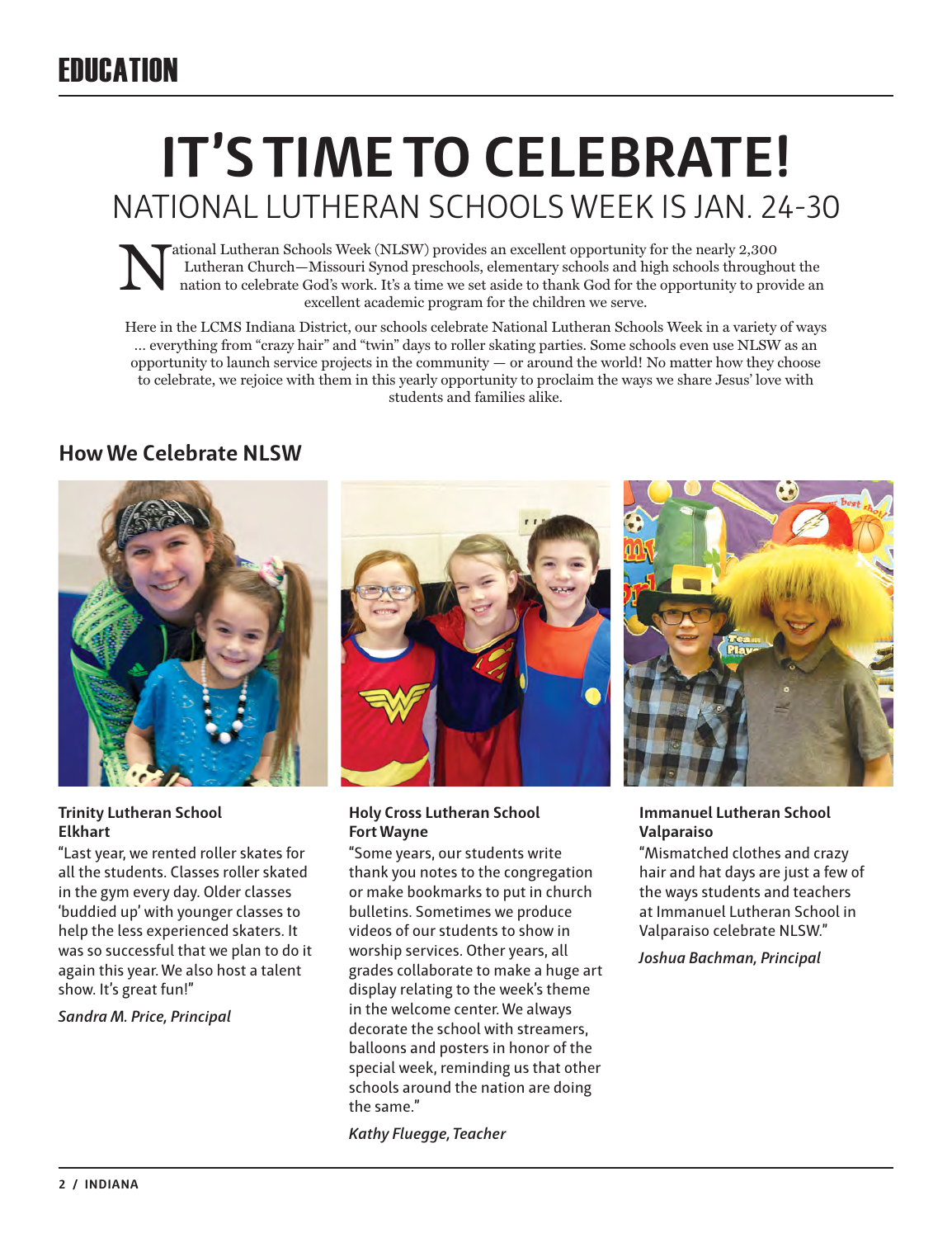#### **Lutheran South Unity School Fort Wayne**

"The Fort Wayne-area Lutheran schools are collaborating to convert at least two 40-foot shipping containers into classrooms and storage space for Joe Boway's schools in Liberia. Many are using NLSW to start gathering donations to make this project a reality."

*Krista F. Nagy, Principal*

#### **Ascension Lutheran School Fort Wayne**

"Ascension Lutheran plans to host a Literacy Night on Thursday, January 28, as part of our NLSW celebrations. Local author Helen Frost will come for a book reading and signing, and classrooms will use lesson plans that week which reflect Helen Frost's work."

*Mary Eifert, Principal*

#### **Suburban Bethlehem Lutheran School Fort Wayne**

"Students in grades two through eight serve at the Fort Wayne Community Harvest Food Bank, and our kindergarten and first-grade students sing at nursing homes. We also sponsor service projects, invite special chapel speakers and ask students to offer opening and ending-day prayers that week."

#### *Patty Macke, Admissions Counselor*

#### **Our Shepherd Lutheran School Avon**

"A student appreciation breakfast, parent appreciation coffee, service events and heart-healthy activities, along with a penny war to benefit Lutherwood Home for Children, will all be part of our NLSW celebrations at Our Shepherd Lutheran School this year."

*Jeffrey D. Huntington, Principal*

#### **Woodburn Lutheran School Woodburn**

"At Woodburn Lutheran School, we'll celebrate NLSW 2016 with [themed] dress-up days all week, along with a faculty vs. seventh/ eighth-grade basketball game and pep rallies for each grade level. We also typically plan a fun assembly each year. (Last year, we featured a Christian magician.)"

*David Van Spankeren, Principal*

**Please join us in praying for the Lutheran schools, the children who attend them and the administrators and teachers during this special week!**







# **NLSW 2015**

#### **CLOCKWISE FROM FAR LEFT:**

A young boy from Trinity Lutheran School in Elkart learns how to rollerskate in festive disco attire.

Three students from Holy Cross Lutheran School in Fort Wayne dress up as campers for one of the week's theme days.

Faculty and staff at Immanuel Lutheran School in Valporaiso join in on the fun on crazy hat day.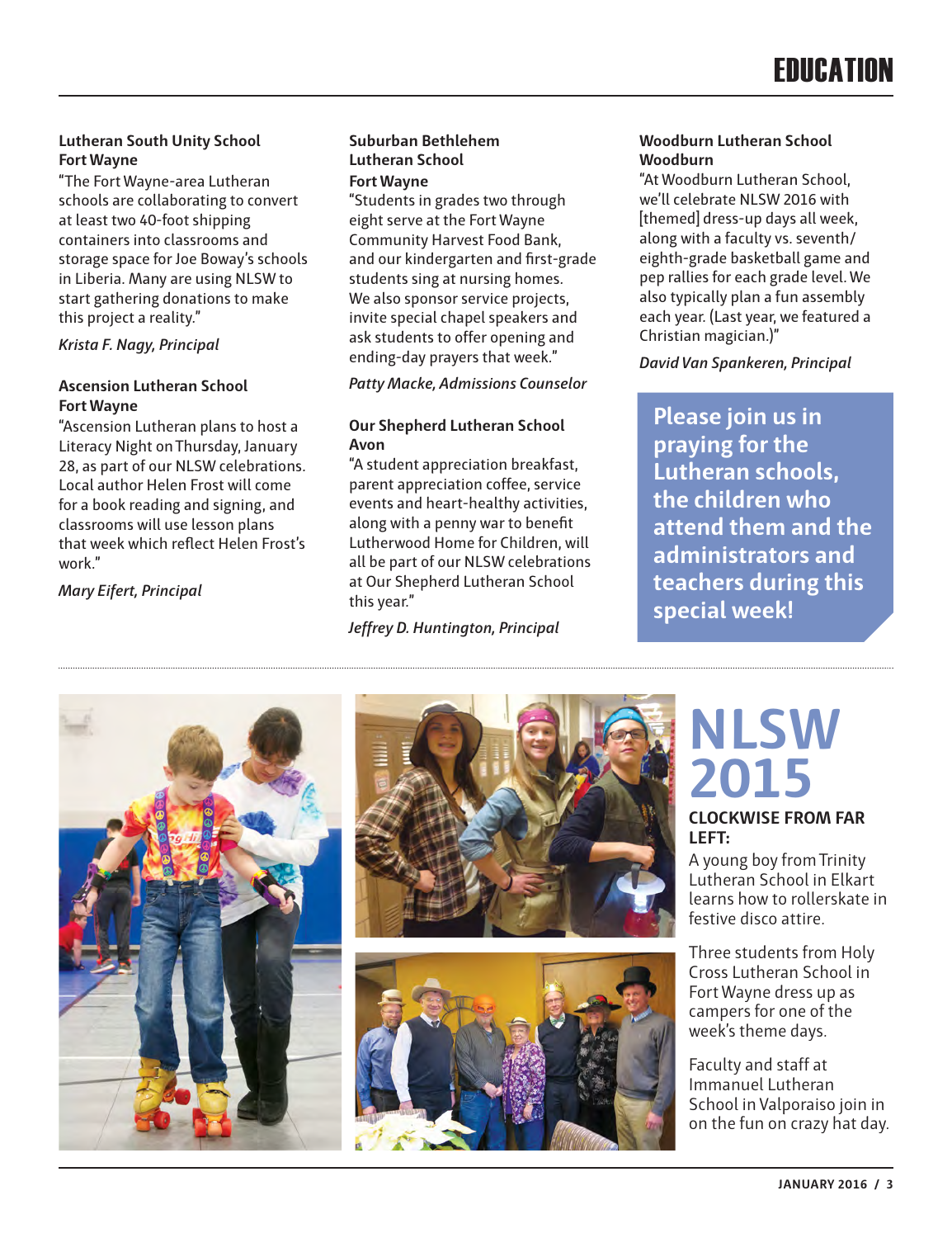## OUTREACH

IMAGES FROM EMANUELKENYA2015.BLOGSPOT.COM



# **MISSION MOMENTS**

How a mission team to Kenya continues to bless widows and orphans through Point of Grace Lutheran Church and School

"Religion that is pure and undefiled before God, the Father, is this: **to visit orphans and widows in their affliction**, and to keep oneself unstained from the world."

*— James 1:27* 

Wanna know how I know God exists? Because I saw Him today. I saw Him in the heart of all my fellow mission team members and in the hearts of those who so graciously have provided us with food and shelter during out that  $I$ *in the heart of all my fellow mission team members and in the hearts of those who so graciously have provided us with food and shelter during our stay. I saw Him in the smiles of the most precious children who were touched by the simplest gift of a soccer ball today. I felt Him in the hearts and prayers of friends and family back home who continue to lift us all up in spirit and in mind ... and I heard Him in the beautiful voices of the same children who have so much faith but ask for so little. In many ways, they truly are more fortunate than we are ... I look forward to continuing that lesson tomorrow. God bless! We thank you all, especially our friends and family helping our loved ones back home, for your support!*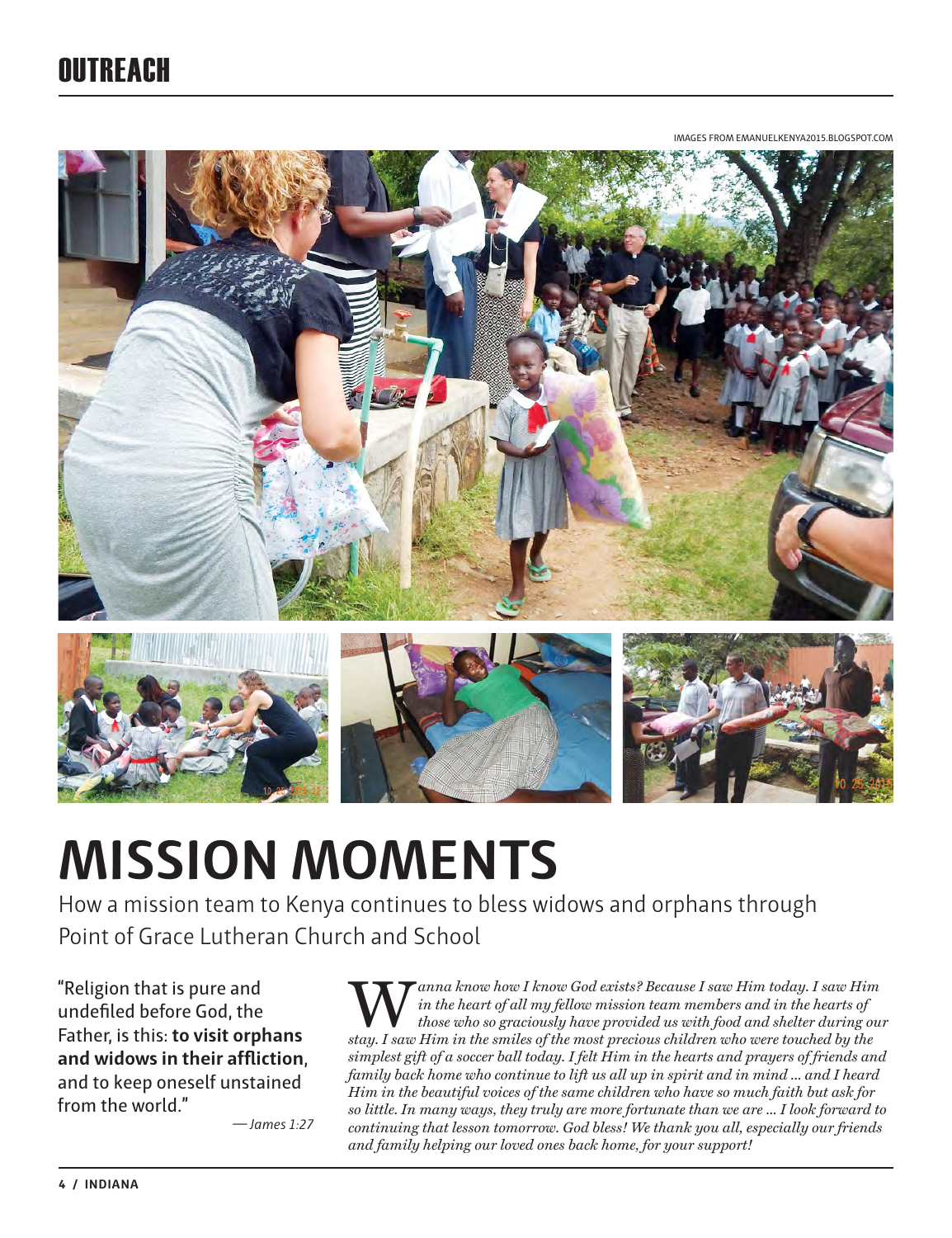## **OUTREACH**

These are the words of Heather<br>Pankop, part of a mission team<br>from Emanuel Lutheran Chure<br>New Haven and Lord of Life Luthera Pankop, part of a mission team from Emanuel Lutheran Church, New Haven, and Lord of Life Lutheran Church, Westfield, in a Facebook post describing their trip to Point of Grace Lutheran Church and School in rural Kenya in east Africa. The school — eight hours west of Nairobi and just south of the equator — also houses more than 200 orphans sponsored through the 4KenyasKids child sponsorship program.

It's all part of the ministry of Rev. Dennis Meeker, who graduated from Concordia Theological Seminary, Fort Wayne, and his wife, Deaconess Lorna Meeker, a pastor's daughter from Kenya. Ministering in Lorna's homeland, the couple invited a team from Emanuel Lutheran Church to join them in the joys of serving Christ in Kenya.

Since that first invitation in 2009, Emanuel members, under the leadership of Rev. David Stecker and Shirley and Tom Deetz, have returned every two years to come alongside the Meekers in

ministry. This year, they were joined by members of Lord of Life.

Working under the motto "With God All Things Are Possible," the team recently spent 16 days in Kenya, ministering to more than 500 children who attend Point of Grace School, which Emanuel members helped build. More than half of the students are orphans who live in dorms on campus, many of them sponsored by the mission team members and friends. These children and their communities now have hope because Emanuel's members and friends have answered the call from God to help spread the Gospel of Jesus Christ to children struggling with AIDS, abuse and neglect.

**Learn more about the team's recent 16-day mission trip to Kenya by visiting emanuelkenya2015.blogspot.com, a blog written by Carla Stecker, David Stecker's wife. You'll find pictures and stories capturing the team's daily activities. To learn more about how you can make a difference in the lives of Kenyan orphans, visit 4KenyasKids.org.**

**Photos on opposite page feature children receiving pillows and bags full of supplies. The team discovered the children did not have pillows, so they bought 300 to the city of Kisumu, Kenya. For more images from the trip, visit emanuelkenya2015.blogspot.com.**

## **4KENYASKIDS CHILD SPONSORSHIP**

Many children in rural Kenya are unable to pursue an education. No one in these communities has the ability to provide tuition fees and school supplies. 4KenyasKids is working to change that. This child sponsorship program provides hope for children struggling in a world torn apart by AIDS, abuse and neglect. Through 4KenyasKids, these children's dreams of an education are coming true.

Sponsors exchange letters and pictures with a child. A monthly gift of \$50 ensures that this child receives all the necessary supplies to stay in school. 4KenyasKids can email you a packet with information about a child on the waiting list. Your gifts will have a direct and lasting impact on a child in desperate need. To learn more, visit 4KenyasKids.org.



# **January Prayer List**

#### **Week of Jan. 4**

- › **New England District**
- › **Circuit 9**
- › **Ascension, Fort Wayne**
- › **Concordia, Fort Wayne**
- › **Gloria Dei, Fort Wayne**
- › **St. Peter, Fort Wayne**
- › **Prince of Peace, Grabill**
- › **Emanuel, New Haven**
- › **Mission: Asian ESL, Carmel**
- › **RSO: Lutheran Ministries Media, FW**

#### **Week of Jan. 11**

- › **New Jersey District**
- › **Circuit 11**
- › **Trinity, Culver**
- › **Trinity, Goodland**
- › **Grace, Lafayette**
- › **St. James, Lafayette**
- › **St. James, Logansport**
- › **Our Savior, Monticello**
- › **Mission: Siberian and Burmese**
- **Mission Soc., St. Paul's, Fort Wayne**
- › **RSO: Lutheran School Partnership, FW**

#### **Week of Jan. 18**

- › **North Dakota District**
- › **Circuit 21**
- › **St. John, Evanston**
- › **Our Saviour, Evansville**
- › **Our Redeemer, Evansville**
- › **Trinity, Henderson**
- › **Peace, Owensboro**
- › **Emmanuel, Tell City**
- › **Mission: Project Timothy, St. Paul's, FW**
- › **RSO: Lutheran Social Services, FW**

#### **Week of Dec. 28**

- › **North Wisconsin District**
- › **Circuit 5**
- › **Our Redeemer, South Bend**
- › **St. Paul, South Bend**
- › **Redeemer, Warsaw**
- › **St. Paul, Woodland**
- › **Prince of Peace, Goshen**
- › **St. Peter's, Warsaw**
- › **Mission: Hispanic Mission Society, Immanuel, Avilla**
- › **RSO: Lutheran Special Ed Ministries**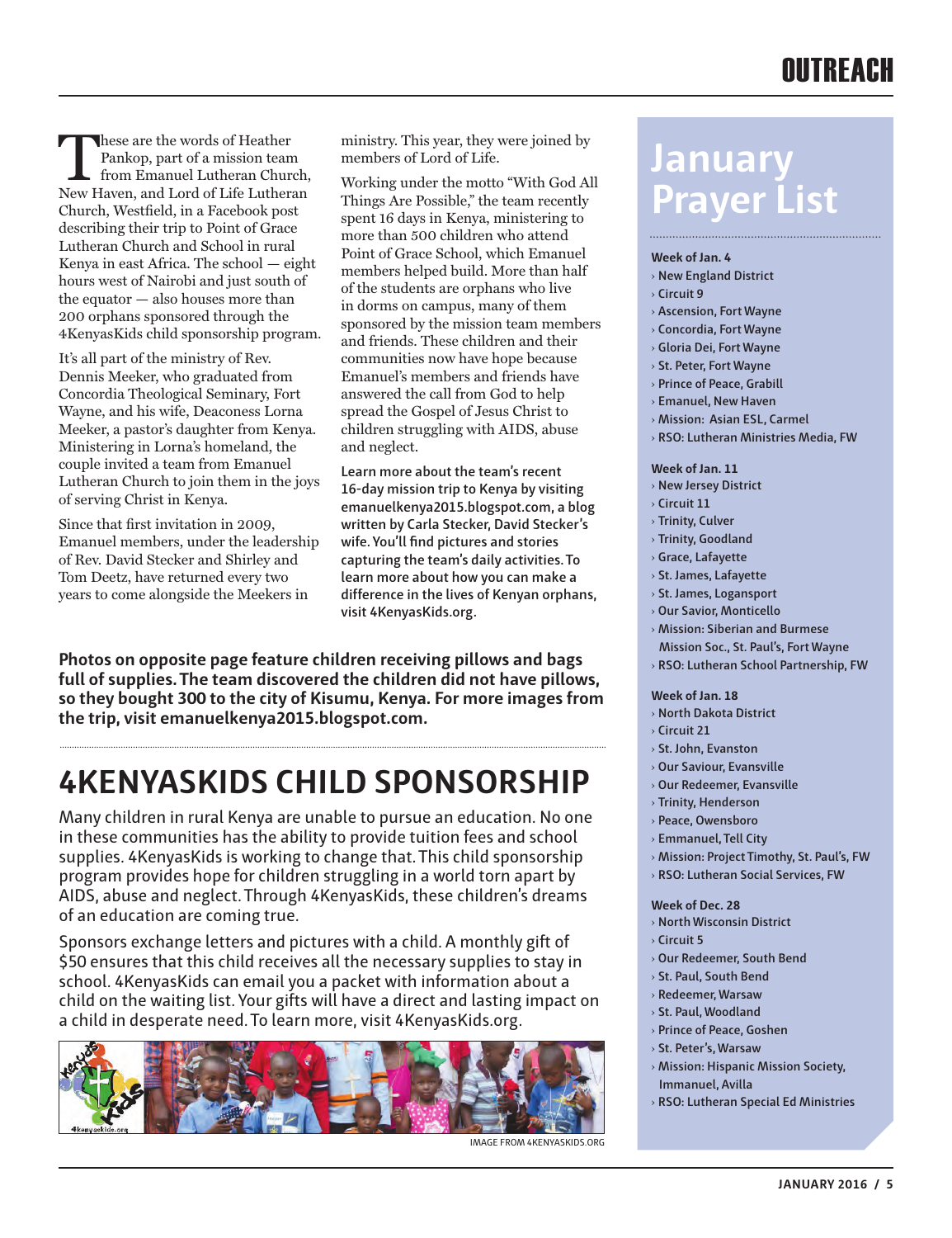# **University Lutheran celebrates 70 years, prepares for future growth**

**Congratulations to University<br>Lutheran Church, West<br>Lafayette, on 70-plus years of<br>ministry on the campus of Purdue** Lutheran Church, West ministry on the campus of Purdue University! The congregation commemorated the last 70 years of ministry by preparing for future growth, hosting a groundbreaking ceremony on Sunday, Nov. 8 for a new building addition.

Organized in 1945 by the Central District of The Lutheran Church— Missouri Synod as the campus ministry at Purdue University, University Lutheran has been serving students and the Purdue community under the leadership of the Revs. E.P. Weber, R.F. Rehmer, Lynn Podoll, Jim Barton

**LEFT:** Members, students and friends of University Lutheran participate in a groundbreaking ceremony.

**RIGHT:** Pastors and wives celebrate University Lutheran's 70 years of ministry.

and Justin Herman, and thanks to the continued support of the Indiana District.

God has placed University Lutheran and its ministry programs in the heart of student neighborhoods, close to Purdue's campus. In recent years, it has become clear that the original building, dedicated in 1951, was in need of upgrades. The new addition will increase visibility, accessibility and usability. Construction is slated to begin this spring.

Officiating at the groundbreaking ceremony was Herman, with opening remarks by Susan Linson, co-chair of the building committee, and Rev.

Geoffrey Robinson, outreach executive of the Indiana District.

More than 130 alumni, students, and friends joined the congregation for this momentous occasion. Special guests included Podoll, who served the congregation from 1976 to 1985, Rev. Joseph Cho, who led the Korean Church of God's Love at University Lutheran in the 1990s, and Peggy (Rehmer) Haeger, daughter of R.F. Rehmer, who served as pastor for 30 years (1958 to 1988).

**Please pray that these changes will support, equip and expand University Lutheran's ministry for many generations to come.**



# **CALENDAR OF EVENTS**

#### **JANUARY 1**

New Year's Day — Happy 2016! District Office Closed

**19-22** Symposia, *CTS Fort Wayne*

#### **24-30**

National Lutheran Schools Week "Life Together in Christ"

#### **FEBRUARY 5-7**

Katie Retreat for Pastors' Wives *Inn of DePauw, Greencastle*

#### **MARCH 1**

Deadline for call documents and vicarage applications to be in the district president's office for spring placement

#### **APRIL 25**

Vicarage assignments/candidate placement services, *Concordia Seminary, St. Louis*

#### **26**

Vicarage/ceaconess internship assignments, *CTS*

#### **27**

Candidate placement service, *CTS*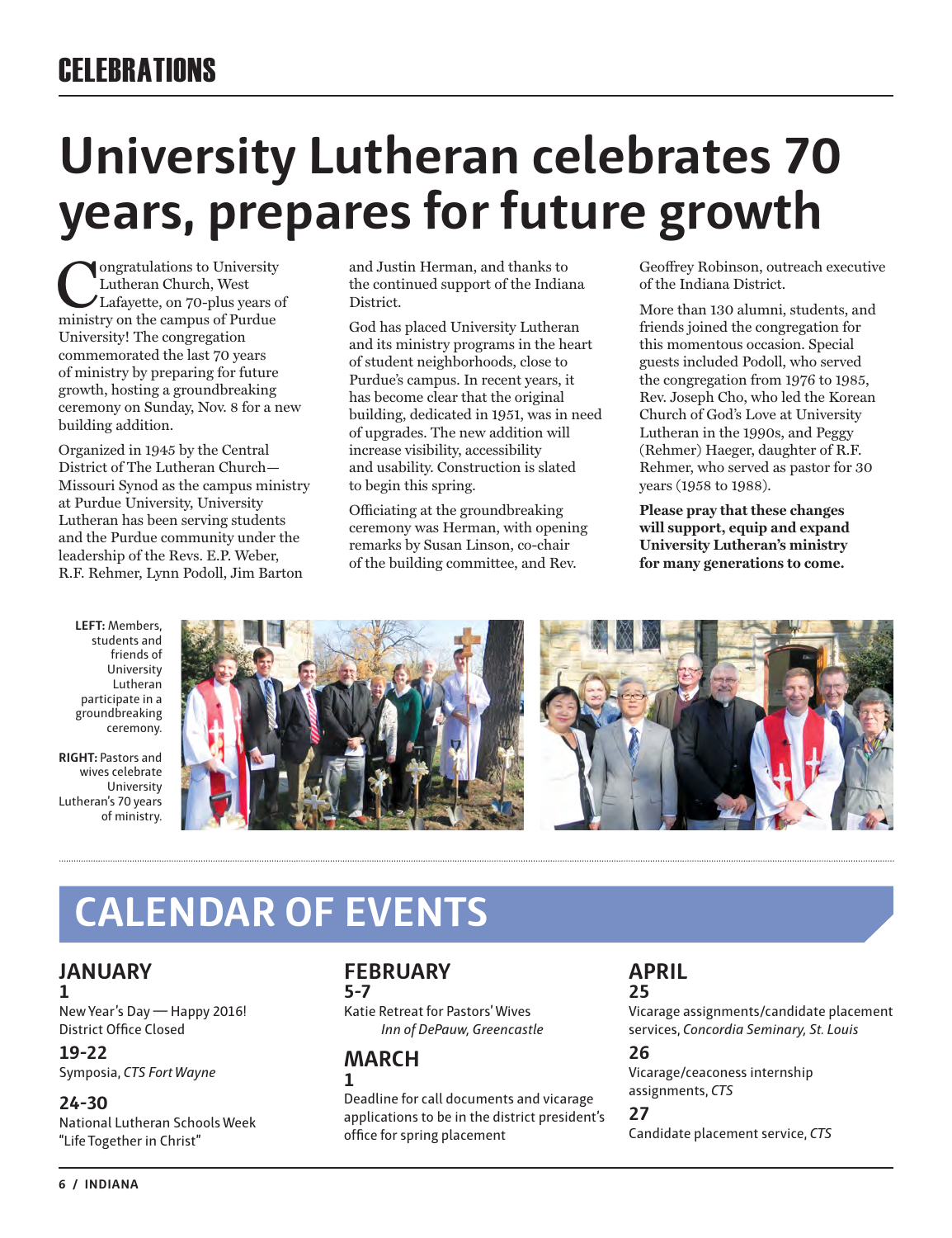## **JANUARY BIRTHDAYS**

 $IAN.1$ 

Norma Kieser, 95, Immanuel, Seymour Lorene Thune, 90, Carmel

 $IAN.2$ Donald Schneider, 90, Immanuel, Seymour

JAN. 3 **Irene Krause, 101, Trinity, Hobart**

JAN. 4 Ruth Nicolet, 93, Emmanuel, Fort Wayne JAN. 7

Pauline Lind, 94, St. John, Lanesville

JAN. 14 John Osborn Jr., 90, Concordia, Louisville JAN. 15

Louie Matzat, 93, St. Peter, North Judson Donald Schwier, 93, Zion, New Palestine

JAN. 16 Lucille Wessel, 90, Immanuel, Seymour

#### JAN. 18

JAN. 15

Ruth Mutton, 93, Emmanuel, Fort Wayne Delores Kissling, 92, Faith, Bloomington JAN. 20

Margaret Keyser, 90, Mount Calvary, Fort Wayne JAN. 21

Lorene Baumgart, 99, St. John, Lanesville Libby Lantz, 96, Emmanuel, Fort Wayne

JAN. 23 Elvira Preuss, 93, Immanuel, Seymour

JAN. 25 Doris Froelich, 94, St. Paul's, Evansville JAN. 26

Mildred Schroer, 95, Zion, Seymour Robert Hartman, 91, St. Paul's, Evansville

JAN. 27 Doris Cottingham, 93, St. James, Lafayette

#### JAN. 30

Geneva Stuckwisch, 97, Zion, Seymour JAN. 31 Robert Barnes, 93, Heritage, Valparaiso

## **Belated Birthdays**

NOV. 12 **Nelda Dome, 102, Emmanuel, Tell City** DEC. 8 Helen Vandre Schakel, 93 Grace, Muncie

**EDITOR'S NOTE:** In the December issue, Anna Cockerham (St. John, Vincennes) was listed as turning 90 on Dec. 26. Her correct birth date is Nov. 26.

# **JANUARY ANNIVERSARIES**

JAN. 1 Mr. and Mrs. Richard Weick, 63 St. Paul's, Fort Wayne Mr. and Mrs. Will Doehrman, 61 Holy Cross, Fort Wayne Mr. and Mrs. Bob Nehrt, 61 St. Peter's, Brownstown JAN. 2 Mr. and Mrs. Edward Hession, 51 St. James, Lafayette JAN. 3 Mr. and Mrs. Vern Holzhauer, 58 Faith, DeMotte JAN. 5 Mr. and Mrs. Richard Rodenbeck, 61 Holy Cross, Fort Wayne JAN. 6 Mr. and Mrs. Jesse Kovener, 64 Immanuel, Seymour JAN. 7 Mr. and Mrs. Ed Drochner, 60 Calvary, Plymouth JAN. 8 Mr. and Mrs. Mike Owens, 50, Faith, Louisville JAN. 9 Mr. and Mrs. Henry Nieman, 51 Immanuel, Seymour JAN. 11 Mr. and Mrs. Don Hartig, 63 Our Redeemer, Evansville Mr. and Mrs. Terrence Lennington, 53 St. Paul's, Fort Wayne JAN. 12 Mr. and Mrs. Gene Woodard, 59 Immanuel, Seymour

Mr. and Mrs. John Leisge, 61, Faith, DeMotte Mr. and Mrs. Benjamin Wheeler, 50 Immanuel, Seymour JAN. 16 Mr. and Mrs. Melvin Hancock, 56 St. John, Lanesville JAN. 17 Mr. and Mrs. John Moore, 56 Immanuel, Seymour Mr. and Mrs. Bob Price, 53 Concordia, Louisville JAN. 18 Mr. and Mrs. Francis Zollman, 68 St. John, Lanesville Mr. and Mrs. Jerry Hall, 58 Immanuel, Seymour Mr. and Mrs. Gay Cooley, 52 St. Paul's, Evansville JAN. 20 Mr. and Mrs. Steve Ludwig, 53, Grace, Muncie JAN. 23 Mr. and Mrs. William Miller, 62 Immanuel, Seymour JAN. 24 Mr. and Mrs. Joseph Hiser, 63 St. John, Lanesville JAN. 25 Mr. and Mrs. Paul Christiansen, 68 Calvary, Plymouth Mr. and Mrs. Frank Zoll, 62 Heritage, Valparaiso Mr. and Mrs. Don Lantz, 58 Holy Cross, Fort Wayne Mr. and Mrs. William McDowell, 58 Zion, New Palestine

JAN. 26 Mr. and Mrs. Russ Himmelein, 64 Mount Calvary, Fort Wayne IAN<sub>27</sub> Mr. and Mrs. John Willenbrock, 53, Carmel JAN. 28 Mr. and Mrs. Thomas Kalberer, 66 Trinity, Hobart Mr. and Mrs. Louie Matzat, 66 St. Peter, North Judson Mr. and Mrs. Ralph Spurgeon, 65 St. Peter's, Brownstown JAN. 29 Mr. and Mrs. Norm Atz, 67 Holy Cross, Fort Wayne Mr. and Mrs. Jerry Osterman, 50 Zion, Seymour Mr. and Mrs. Harold Pierz Jr., 50 Faith, DeMotte Mr. and Mrs. Dale Siefker, 50 Immanuel, Seymour JAN. 30 Mr. and Mrs. Phillip DeBolt, 57 St. John (Bingen), Decatur Mr. and Mrs. Robert Minick, 56, Trinity, Hobart Mr. and Mrs. David Brooks, 51 Immanuel, Seymour JAN. 31 Mr. and Mrs. Russell Griswold Sr., 58 St. James, Lafayette

### **Belated Anniversaries**

NOV. 24 Mr. and Mrs. Jack Huebschman, 55 Emmanuel, Tell City